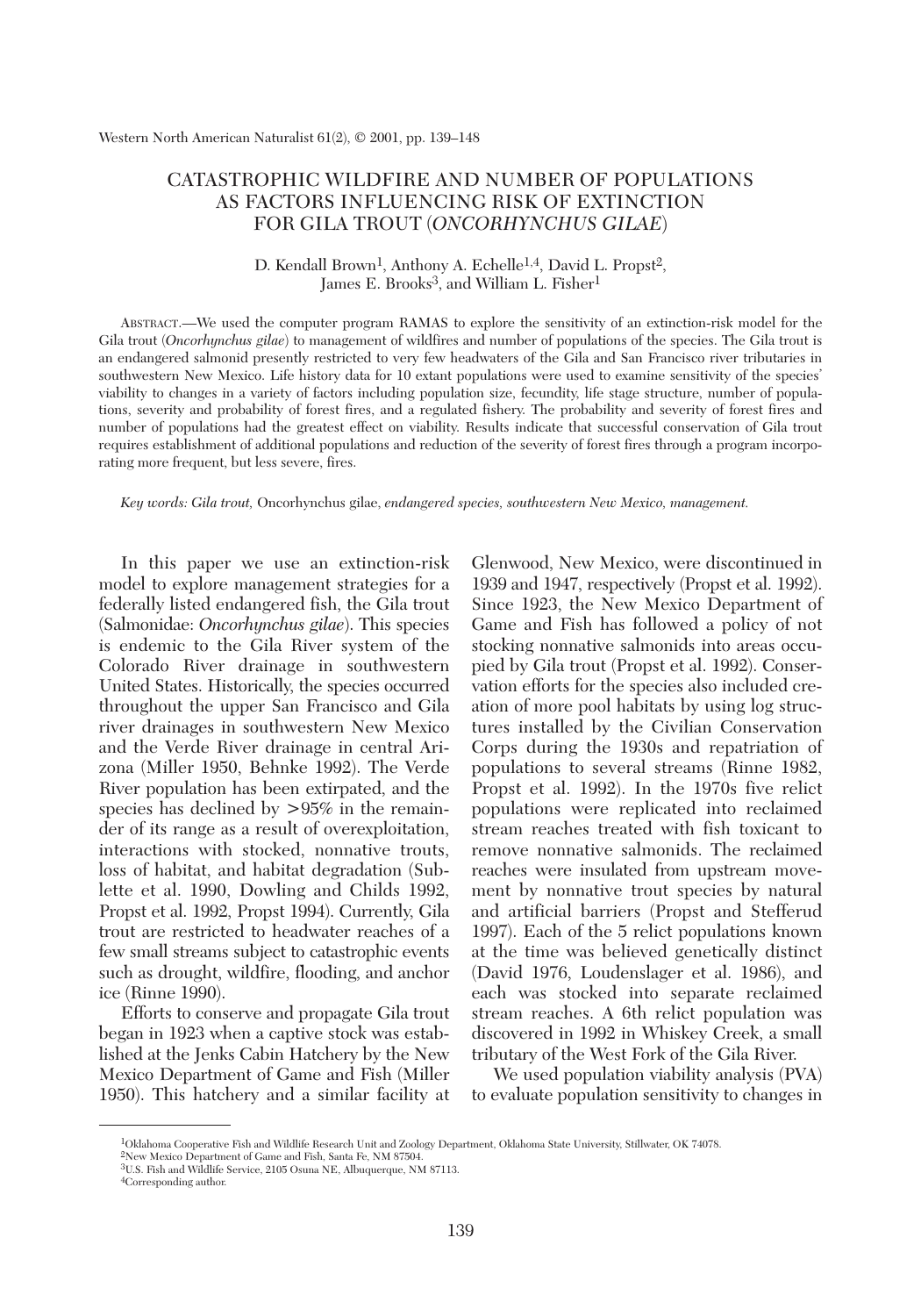variables that affect risk of extinction. Results from such analyses can suggest hypotheses for conservation management (Reed et al. 1998). To gain such insight, we developed a viability model for the species and one for each of its 2 major lineages, one comprising populations in the Gila River drainage and the other comprising populations in the San Francisco River drainage (Riddle et al. 1998, R. Leary and F. Allendorf, University of Montana, personal communication). We were specifically interested in modeling sensitivity of extinction risk to population size, number of populations, and effects of forest fires. We also assessed sensitivity of the base model to errors in estimates of fecundity and life stage structure.

We chose to focus on environmental stochasticity as the primary controlling factor in the viability models of Gila trout, an approach that avoids complications and inaccuracies associated with demographic and genetic stochasticity (Akcakaya 1992). As with any model, "relative" effects of varying different parameters are more reliable than "absolute" probabilities of extinction. PVA models are more useful as tools to guide management options than they are as predictors of the fate of a species (Akcakaya et al. 1995). Gila trout is the only trout species listed as endangered under the Endangered Species Act of the United States and it is listed as threatened by the State of New Mexico (Behnke 1992). Our objective was to use PVA to evaluate management options that might contribute toward conservation of the species.

## STUDY AREA AND HISTORY OF GILA TROUT CONSERVATION

Gila trout are now restricted to streams in narrow, steep-gradient canyons and small, moderate-gradient valleys at elevations of 1650–2820 m in the Black and Mogollon mountain ranges of southwestern New Mexico (Fig. 1; Propst and Stefferud 1997). Canyon reaches have swift-running waters with numerous cascades and plunge pools. Valley reaches have meandering channels, cobble riffles, and fewer pools, most of which are formed around log-debris piles and boulders. Base summer flows range from  $\leq 0.05$  m<sup>3</sup> s<sup>-1</sup> to 0.65 m<sup>3</sup> s<sup>-1</sup> (Propst and Stefferud 1997). Riparian vegetation consists of Arizona alder (*Alnus oblongifola*) and Arizona sycamore (*Platanus wrightii*) along

lower-elevation streams; western box elder (*Acer negundo*), willow (*Salix* spp.), New Mexico locust (*Robinia neomexicana*), narrowleaf cottonwood (*Populus angustifolia*), and ponderosa pine (*Pinus ponderosa*) in mid-elevation streams; and blue spruce (*Picea pungens*), white fir (*Abies concolor*), and quaking aspen (*Populus tremuloides*) along high-elevation streams (Propst and Stefferud 1997).

The relict and replicated populations of Gila trout are located primarily in federally designated wilderness areas, where most human activities are minimized or controlled. Consequently, wildfire and interactions with introduced trout seem to be the most important factors affecting survival of existing Gila trout populations (Propst and Stefferud 1997). Originally, wildfires were primarily lightning-caused understory fires occurring in spring and early summer and ceasing with the rainy (monsoon) season in July–August (Rinne 1996). Within the range of Gila trout, historic wildfires consisted primarily of cool-burning understory fires with return intervals of 3–7 years in ponderosa pine forests and 75–100 years in spruce forests at higher elevations (Swetnam and Dieterich 1985). Cooper (1960) concluded that, prior to the 1950s, crown fires were extremely rare or nonexistent in the region.

Starting in the early 1900s, however, fuel loads began to increase, likely a result of increased livestock grazing and a policy of fire suppression by the newly established U.S. Forest Service (Swetnam and Dieterich 1985, Covington and Moore 1994). Fire suppression and diminished herbaceous cover caused by grazing reduced the frequency of wildfires. Lack of periodic fires resulted in more woody debris on the forest floor, increased sapling densities, and establishment of brush. These changes have increased the potential for catastrophic crown fires (Rieman and Clayton 1997).

By the early 1900s, populations of Gila trout were restricted to the upper reaches of a few headwater streams primarily because of habitat modifications, overfishing, and introductions of nonnative trouts (Miller 1950, Propst et al. 1992). In these small, isolated systems, refugia from ash flow are limited and opportunities for recolonization often are nonexistent. Consequently, in the past decade 6 populations of Gila trout have been extirpated by extreme fire events followed by intense summer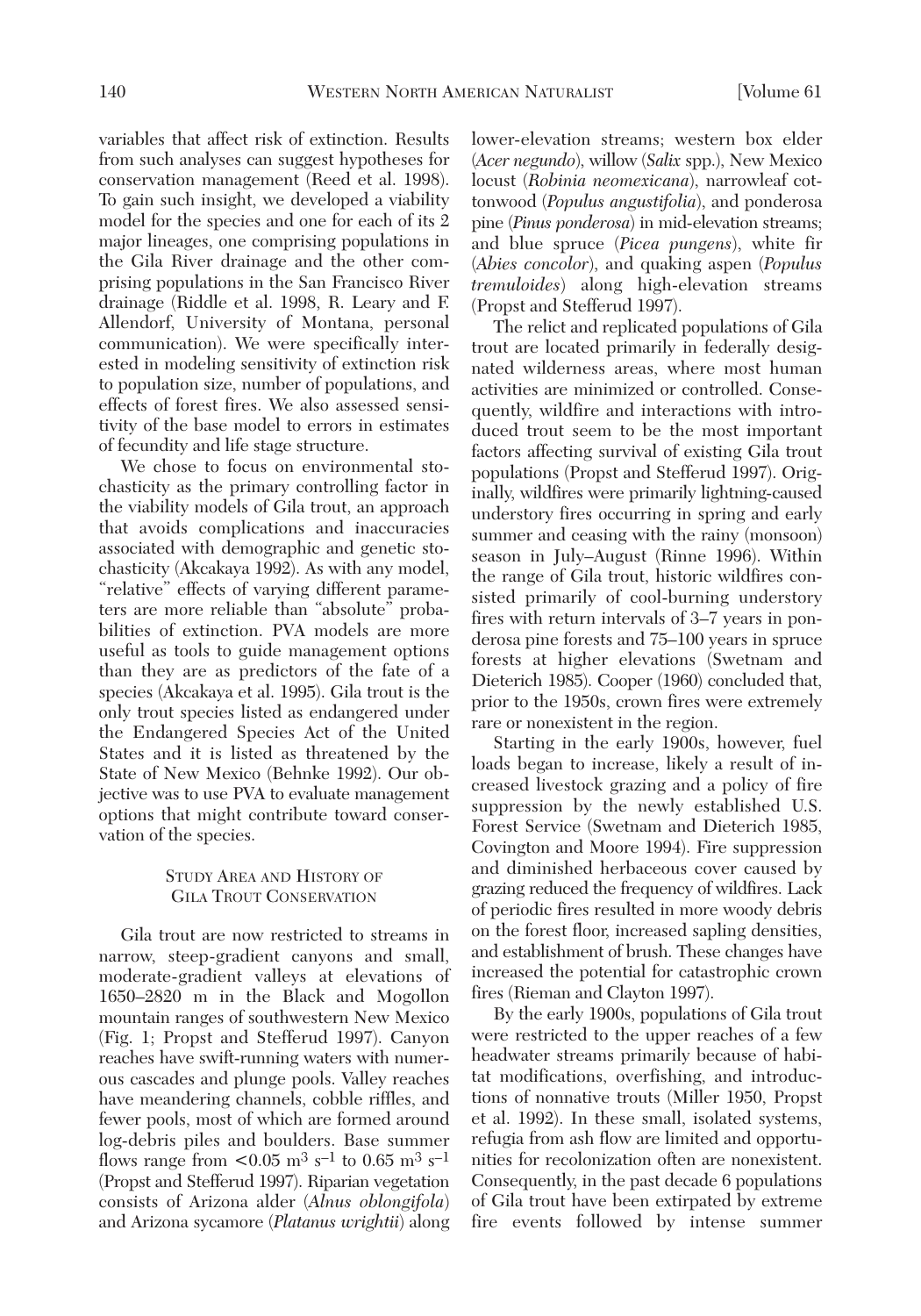

Fig. 1. Map of upper Gila River drainage showing populations used in PVA. Names of numbered streams are given in Table 2.

(July–August) rains that washed ash and debris into the stream (Table 1). The Divide fire in 1989 resulted in extirpation of the Main Diamond Creek population (Propst et al. 1992). The Bonner fire in 1995 extirpated populations in South Diamond and Burnt Canyon creeks (Propst and Stefferud 1997). The Lookout fire in 1996 extirpated the populations in Trail Canyon, Woodrow Canyon, and Sacaton creeks (JEB, DKB, DLP personal observation).

In addition to catastrophic loss following fires, Gila trout populations in many streams within the historic range of the species have been eliminated through hybridization with nonnative rainbow trout (*Oncorhynchus mykiss;* Loudenslager et al. 1986, Riddle et al. 1998, R. Leary and F. Allendorf personal communication). We did not model effects of hybridization and genetic introgression because management options associated with such factors (e.g., treat trout populations as "pure" because of low introgression, or renovate the stream and restock because of higher levels) are influenced by level of genetic introgression, and the degrees appropriate for different options are debatable and somewhat arbitrary (Campton 1987, Allendorf and Leary 1988, Dowling and Childs 1992).

### **METHODS**

### Sampling and Population Estimates

Ten Gila trout populations considered free of genetic contamination by nonnative congeners in 1996 (Table 2, Fig. 1) were used to develop a baseline PVA model. Subsequently, 3 of these were found to be genetically introgressed by rainbow trout (R. Leary and F. Allendorf personal communication). One of these was subsequently eliminated by chemical renovation and the stream was restocked with pure Gila trout in 1997. The other 2 represent relict populations, and, because they exhibit relatively low levels of genetic introgression (Iron Creek, 0.02; McKenna Creek, 0.05), management agencies have decided to manage them as Gila trout, partly because each may harbor locally adaptive genetic material. For this study we retained the original 10 populations included in the PVA.

Life history data were primarily taken or estimated from the literature (Nankervis 1988, Propst et al. 1992, Propst and Stefferud 1997), but population size estimates (*N*) for 6 streams were based on field data gathered during May through September 1996 and 1997. These 6 streams were Iron, McKnight, McKenna, and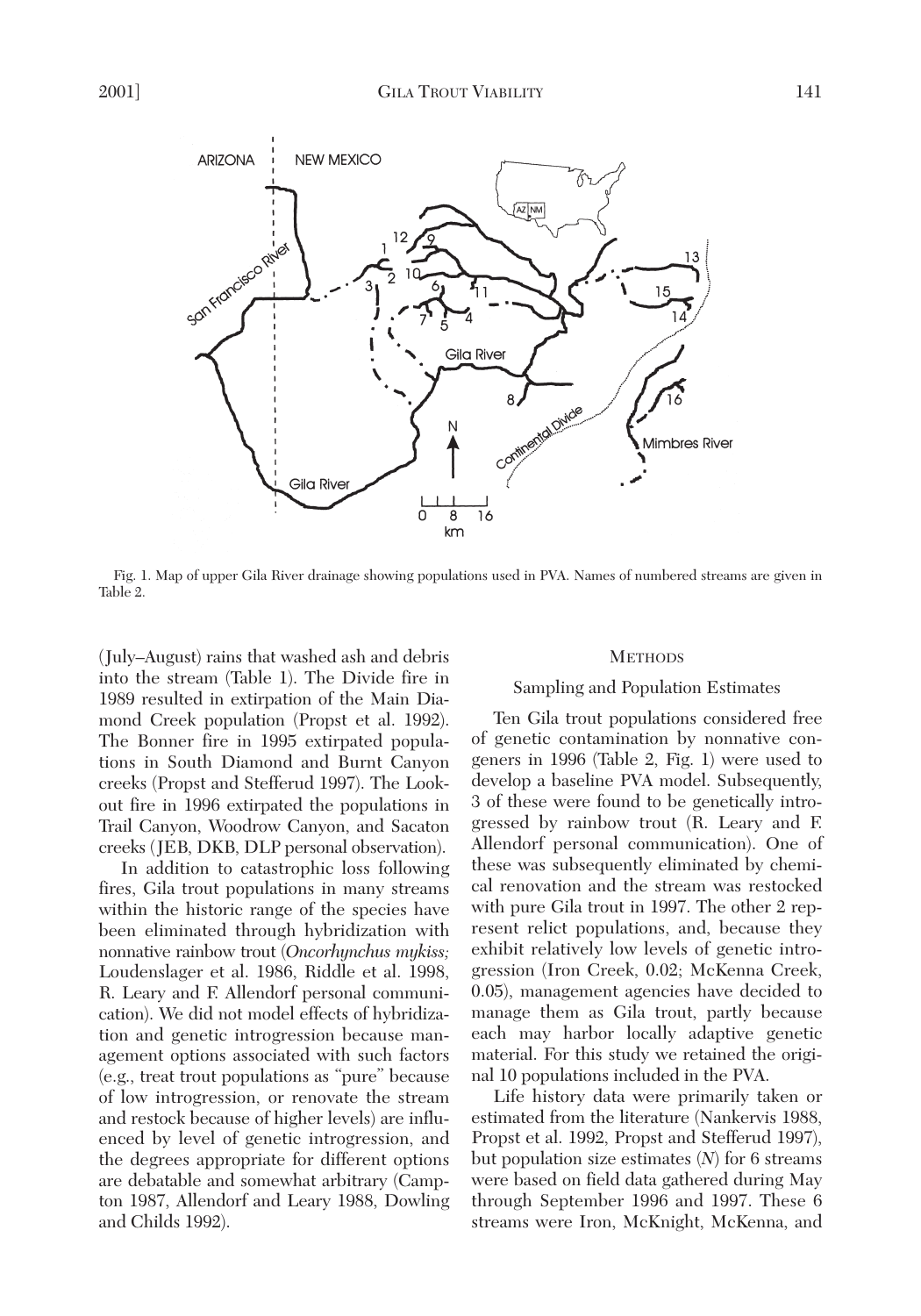TABLE 1. Years of occurrence for stockings/restockings and extirpations of Gila trout by forest fire/flood for 17 streams during the 27-year period from 1971 to 1997. Data on stocking history and extirpation are based on Propst et al. (1992) and on information from U.S. Forest Service records and the Gila Trout Recovery Team of the U.S. Fish and Wildlife Service.

| Drainage                     |                |             |
|------------------------------|----------------|-------------|
| Relict population            | Extirpation    | Stocking/   |
| (Replicate population)       | by fire/flood  | restocking  |
| San Francisco River drainage |                |             |
| Spruce Creek                 | No             | Relict      |
| (Dry Creek)                  | N <sub>0</sub> | 1985        |
| Gila River drainage          |                |             |
| Iron Creek                   | No             | Relict      |
| (Sacaton Creek)              | 1996           | 1990/97     |
| (White Creek)                | No             | 1994        |
| McKenna Creek                | N <sub>0</sub> | Relict      |
| (Little Creek)               | No             | 1982        |
| Main Diamond Creek           | 1989           | Relict/1995 |
| (McKnight Creek)             | N <sub>0</sub> | 1970        |
| (Sheep Corral Creek)         | N <sub>0</sub> | 1972        |
| South Diamond Creek          | 1995           | Relict/1997 |
| (Burnt Canyon)               | 1995           | Relict      |
| (Mogollon Creek)             | N <sub>0</sub> | 1989/1997   |
| (South Fork Mogollon Creek)  | N <sub>0</sub> | 1997        |
| (Trail Canyon)               | 1996           | 1988/1997   |
| (Woodrow Canyon)             | 1996           | 1989/1997   |
| Whiskey Creek                | N <sub>0</sub> | Relict      |

Mogollon creeks in the Gila drainage and Spruce and Dry creeks in the San Francisco drainage. For each stream we used a batterypowered, backpack electroshocker (24 V, DC) to sample one to three 200-m sites, with number of sites dependent on stream length. Prior to sampling we blocked each site at the upper and lower ends with fine-mesh nets. Depletion sampling was conducted by making 3–4 passes upstream through each site, capturing stunned fish with dip nets. To minimize injury and ensure equal capture effort between passes, we made no effort to "hunt" individuals. All Gila trout captured were weighed to nearest 0.1 g and measured to nearest millimeter for total and standard lengths. Number of fish at each site was estimated by the depletion method (Zippin 1958). Population sizes within each stream were obtained by multiplying estimated number of fish per meter of stream in the sample site by total length of stream occupied by Gila trout. Length of stream occupied was taken from Propst et al. (1992) and Propst and Stefferud (1997). Estimates of population sizes are somewhat questionable because they assume that observed local densities can be extrapolated to the entire reach of stream occupied by Gila trout; however, results reported below indicate that the model is robust to this source of error.

Depletion-shocking efforts consistently captured about 60% (*n* = 20,  $\bar{x}$  = 0.57,  $s_{\bar{x}}$  = 0.05) of the population estimate in the 1st pass at each sample site. This percentage was used in estimating population size for 4 Gila trout streams (Main Diamond, Sheep Corral, Whiskey, and White creeks) for which only singlepass electrofishing data were available (Propst and Stefferud 1997).

> Stage-specific Structure, Survivorship, and Fecundity

We estimated stage-specific structure (proportionate abundance of different life stages) from published length-frequency data for each Gila trout population (Propst and Stefferud 1997). Life stages were defined as follows (Propst and Stefferud 1997): juveniles (<100 mm TL), subadults (100–150 mm TL), and adults (>150 mm TL). Survivorship estimates (Table 3) were computed from stage-specific abundances as described by Caswell (1989).

Fecundity was estimated from the overall mean count of ova (98.6) from 25 field-stripped females from Main Diamond and McKnight creeks (Nankervis 1988, DLP unpublished data). Because RAMAS models each individual as being capable of asexual reproduction, we divided this mean value by 2 to arrive at individual fecundity (Table 3). Dividing the mean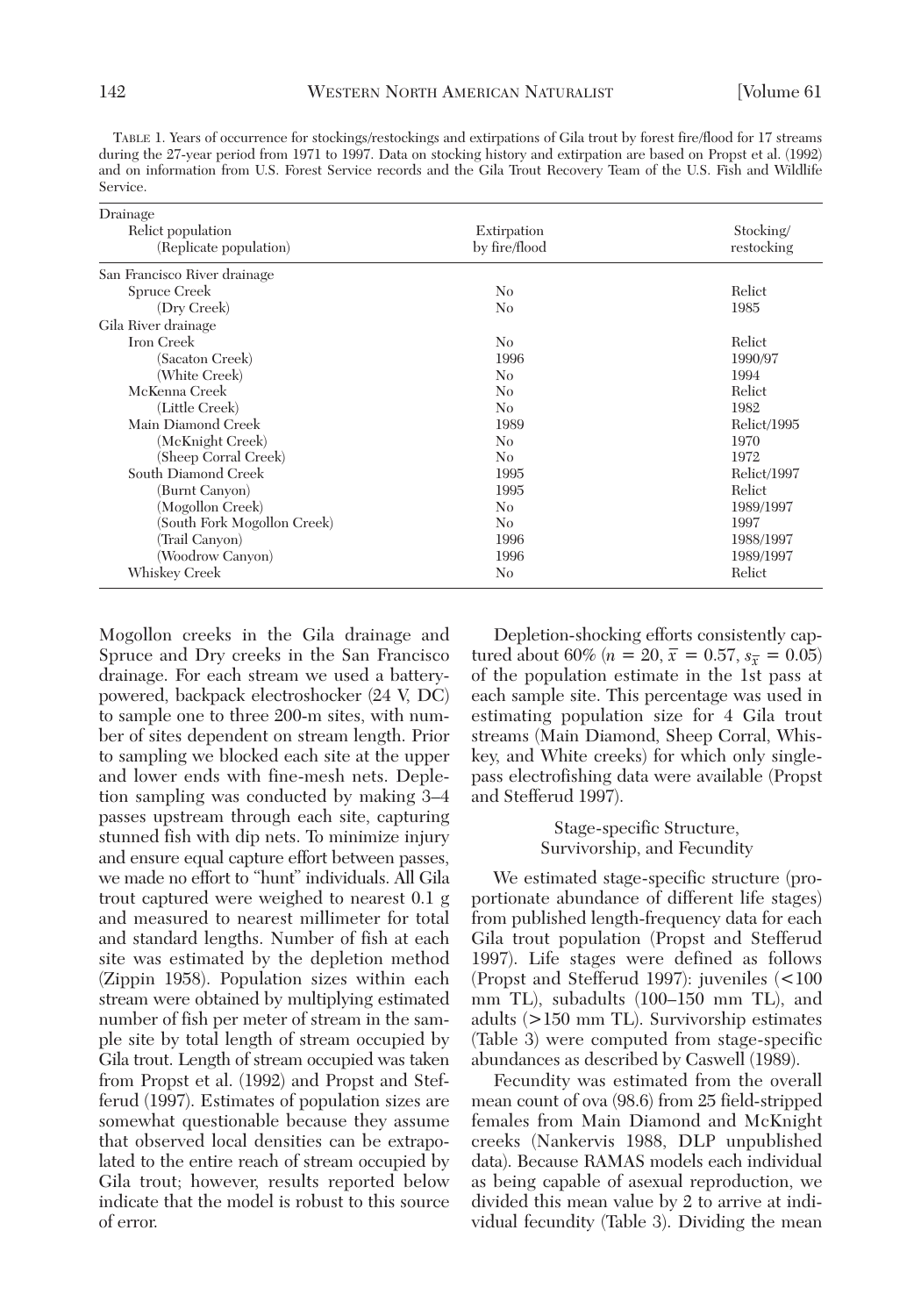TABLE 2. Length of stream occupied and population size estimates (*N*) for Gila trout populations used in viability analyses. Numbers associated with the name of each population correspond with those in Figure 1. Populations without asterisks are those used in the base model. Those with an asterisk are streams that either are presently devoid of Gila trout but targeted for restocking, or were restocked subsequent to the viability analysis; these 6 were used in the analysis of the effect of adding populations of Gila trout.

| Drainage/                    | Occupied length of |      |
|------------------------------|--------------------|------|
| Population                   | stream (km)        | N    |
| San Francisco River          |                    |      |
| drainage                     |                    |      |
| 1. Spruce Creek              | 3.7                | 2236 |
| 2. Dry Creek                 | 1.9                | 537  |
| Gila River drainage          |                    |      |
| 3. Sacaton Creek*            | 1.6                | 1101 |
| 4. Mogollon Creek            | 14.2               | 9651 |
| 5. Woodrow Canyon *          | 0.4                | 188  |
| 6. Trail Canyon *            | 1.8                | 1211 |
| 7. South Fork Mogollon       |                    |      |
| $Creek*$                     | 1.2                | 1128 |
| 8. Sheep Corral Creek        | 1.3                | 149  |
| 9. Whiskey Creek             | 0.2                | 20   |
| 10. White Creek <sup>a</sup> | 12.0               | 8248 |
| 11. McKenna Creek            | 1.2                | 1038 |
| 12. Iron Creek               | 4.3                | 1529 |
| 13. Main Diamond Creek       | 6.1                | 5795 |
| 14. Burnt Canyon *           | 1.5                | 115  |
| 15. South Diamond Creek*     | 5.2                | 2080 |
| 16. McKnight Creek           | 8.5                | 2159 |
| Average $(N)$                |                    | 2324 |

aPopulation size estimate based on a nonnative rainbow trout population.

fecundity of females by 2 assumed a 1:1 sex ratio and successful reproduction by all adult females every year. Nankervis (1988) found that a small proportion (13%) of large subadult females was reproductive, with a minimum size at reproduction of 130 mm. We estimated "subadult" fecundity by multiplying 0.13 by the mean proportion of our 130–150 mm individuals (0.47) and then multiplying this constant by 1/2 of the mean ova count (30.8) for subadult females.

## Population Viability Analysis

We used the computer package RAMAS/ GIS (Akcakaya 1994) to model population viability. This package appears to be the best of those available for PVAs on organisms such as Gila trout, which has relatively large population sizes and high rates of reproduction compared with most other species for which PVAs have been done. The RAMAS algorithm uses a

TABLE 3. Life history variables and mean values (± *s*) used in the base model of Gila trout viability.

| Variable                             | Mean              |
|--------------------------------------|-------------------|
| Number of life stages                | 3                 |
| Fecundity                            |                   |
| Stage 1 (juvenile)                   | 0                 |
| Stage 2 (subadult)                   | $1.88 \pm 0.97$   |
| Stage 3 (adult)                      | $98.57 \pm 66.47$ |
| Initial stage structure proportions  |                   |
| Stage 1 (juvenile)                   | $0.72 \pm 0.13$   |
| Stage 2 (subadult)                   | $0.25 \pm 0.03$   |
| Stage 3 (adult)                      | $0.04 \pm 0.01$   |
| Survivorship                         |                   |
| Stage 1 (juvenile)                   | $0.491 \pm 0.445$ |
| Stage 2 (subadult)                   | $0.128 \pm 0.063$ |
| Stage 3 (adult)                      | $0.430 \pm 0.068$ |
| Catastrophe probability <sup>a</sup> | 2.0%              |
| Catastrophe effect <sup>b</sup>      | 100%              |

aProbability of catastrophe in a given year for each population.

bEffect is percent reduction of a population for each catastrophe occurrence.

Monte Carlo simulation of age- or life stage– structured population growth based on Leslie matrices (Leslie 1945, Ferson et al. 1991) to model extinction risk for metapopulations. The program has been used successfully in PVAs for leopard darter (*Percina pantherina;* Williams et al. 1999), striped bass (*Morone saxatilis;* Ginzberg et al. 1990), and bluegill sunfish (*Lepomis macrochirus;* Ferson et al. 1991).

Extinction risk for Gila trout in the PVA models was expressed as the percentage of 1000 replicate simulations in which extinction of the species occurred within 100 years. In the base model we used forest fires as the major source of environmental catastrophe, and severity of catastrophe was modeled at 100% population reduction. Probability of such a fire was based upon known effects on populations of Gila trout for the past 27 years (1971–1997), the period of time that the species has been intensively monitored. During that time 6 populations were eliminated by forest fires and resultant habitat degradation (U.S. Forest Service unpublished data; JEB, DKB, DLP unpublished data). We arrived at probability of catastrophe for the base model (2% per population per year) by dividing number of extirpations of Gila trout populations (6) resulting from catastrophic fires, by total number of stream years (288; computed from data in Table 1) for the species during the past 27 years.

Parameter estimates (Table 3) were used to develop a base model for viability of the Gila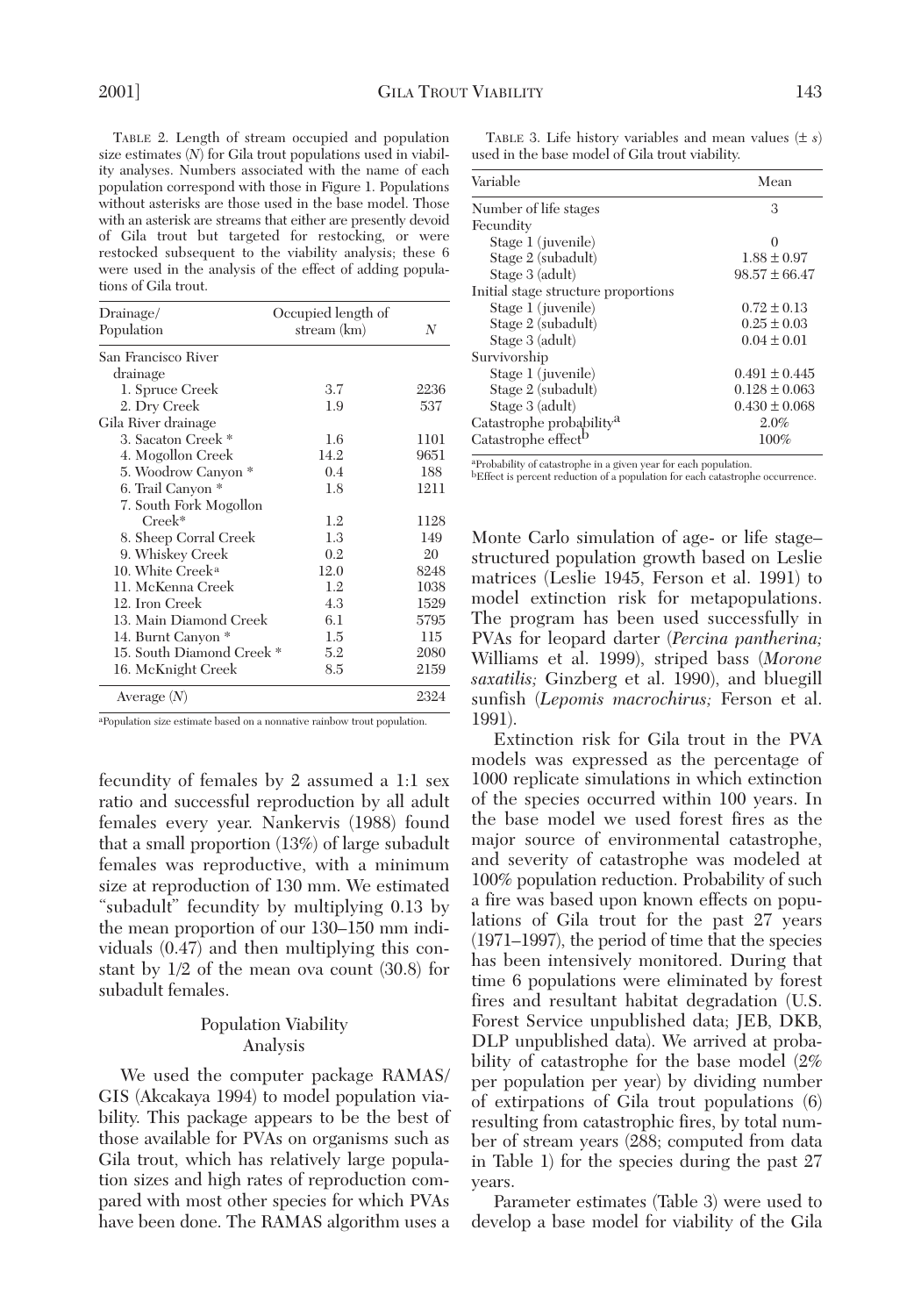trout. We used the statistically conservative Komolgorov-Smirnov D-test (Akcakaya 1994, Sokal and Rohlf 1994) to evaluate significance of differences in extinction rates between the base model and a variety of other models, each differing in a single parameter. Sensitivity to effect of catastrophe (% reduction in *N*) was modeled by decreasing the effect from extirpation (100% reduction) to no reduction (0%) in increments of 5%. To examine sensitivity to probability of catastrophe, we increased the fire-flood return interval from the base model of once every 27 years (2% per population per year) to once every  $7(14.3\%), 5(20\%),$ and 3 years (33%). Those rates bracket the range of the pre-1900 fire-return interval for the ponderosa pine forest habitat that predominates in watersheds supporting Gila trout in New Mexico (Swetnam and Dieterich 1985).

To assess effect of population size, the estimate for each population was doubled in one model and halved in another. This was a crude attempt to model the effect of extending or shortening the length of stream occupied by the species in each stream. It also allowed assessment of the robustness of the base model to error in estimating population size.

To assess effect of fecundity upon viability, fecundity estimates were doubled in one model and halved in another. To assess sensitivity to life stage structure, we modeled the mean plus or minus 1 standard deviation for the proportionate abundance of each life stage separately; for each of these models, proportional abundances of the other 2 life stages were adjusted by addition or subtraction, with the amount of adjustment depending on the relative contribution to stage structure in the base model.

Sensitivity to number of populations was examined by considering 4 models in which populations were added to the base model of 10 streams. First, we added 6 streams presently devoid of Gila trout because of hybridization or fire-flood (Table 2). Projected populationsize estimates for those were based on past estimates of trout density in those streams (Propst and Stefferud 1997), which were calculated using the previously defined method for expanding single-pass catches. For the other 3 models we added 5, 10, or 15 populations, each having a population size equal to the average of the original 10 streams in the base model.

To assess effects of catch-and-release, artificial-lure, or fly-only angling on local populations, we examined viability of the McKenna and McKnight Creek populations with an annual catastrophe that reduced abundances of life stages 2 (subadult) and 3 (adult) by 5%, 10%, and 15%, respectively, in 3 separate models for each population. These reductions seem reasonable because studies indicate that 3–10% of individual trout die as a result of hooking by artificial-lure or fly fishing (Nuhfer and Alexander 1992, Taylor and White 1992, Schill 1996, Schisler and Bergersen 1996).

### **RESULTS**

Under base-model conditions, estimated probability of Gila trout extinction in 100 years was 36% (Fig. 2). As expected, increased severity of catastrophe (measured by reduction in abundance per event) and shorter return intervals were associated with increased risk of extinction (Fig. 2).

The base model was relatively insensitive to population size. Doubling and halving population sizes had no significant effect on extinction rate (Table 4). Correspondingly, simulating a catch-and-release fishery causing annual mortality of 5–15% of subadults and adults had no significant effect on viability of either the McKenna or McKnight Creek populations.

Viability of the species was insensitive to changes within 1 standard deviation of the mean in proportional abundances of the 3 life stages. However, the model was sensitive to large changes in fecundity estimates (F). Doubling and halving fecundity produced significant  $(P < 0.001)$  differences from the base model in probability of extinction (1/2F, 47%; F, 36%; 2F, 31%).

PVA was highly sensitive to number of populations. The model incorporating the planned restocking of 6 additional streams with Gila trout indicated a reduction of extinction risk from 36% to 21%. Adding another 5, 10, and 15 "average" populations lowered the modeled risk to 12%, 7%, and 5%, respectively (Table 4). Probabilities of extinction from each of these models were significantly different from those of the others.

Comparing modeled extinction risks of the Gila River lineage of Gila trout (45%) and the San Francisco River lineage (81%) to that of all drainages combined (36%) indicates that each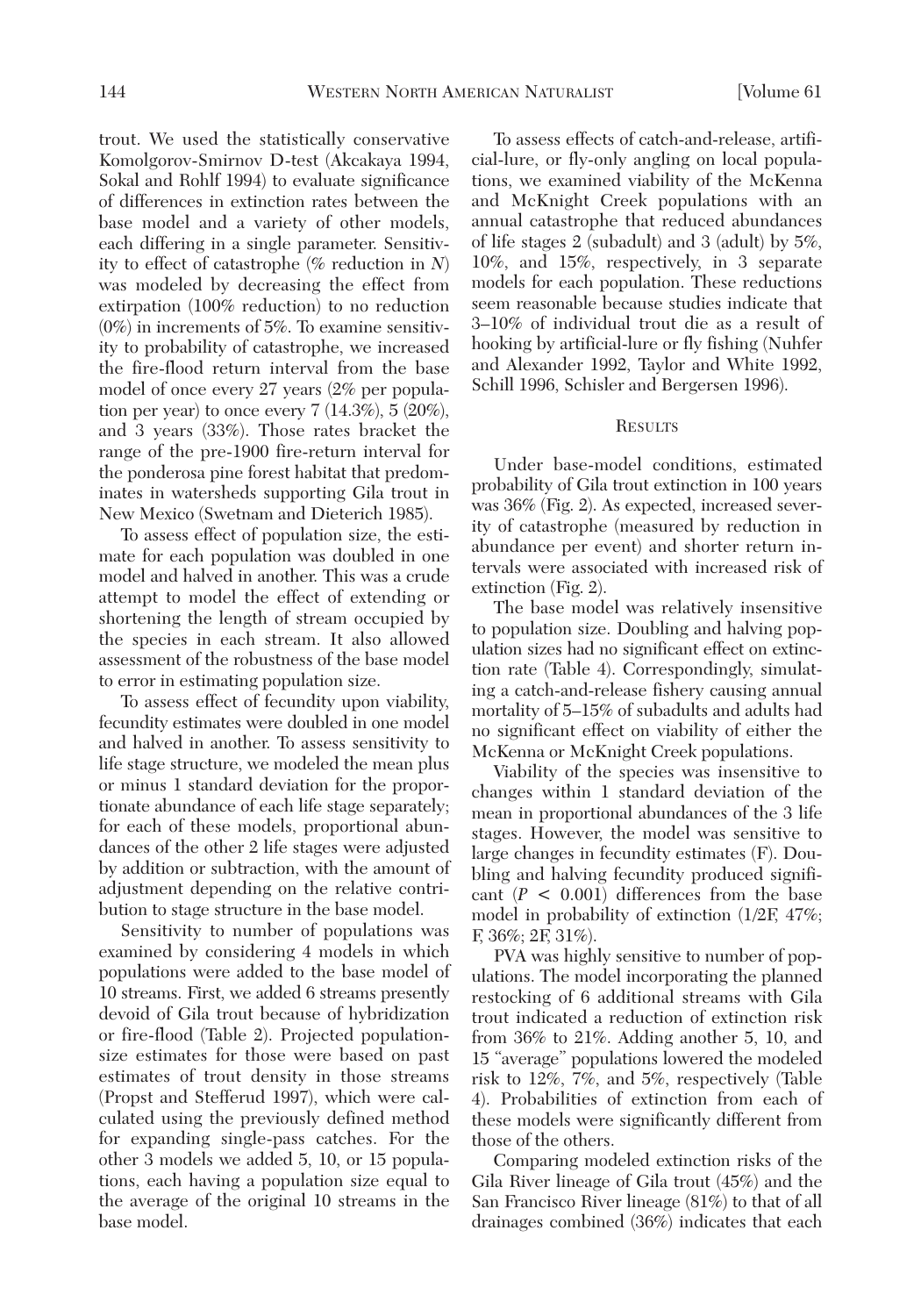

Fig. 2. Effect of catastrophe probability and severity on probability of extinction of Gila trout.

lineage has a significantly higher probability of extinction than does the species as a whole (Table 4). The model incorporating the planned restocking of 6 streams (all in the Gila River drainage) gave a significantly lower risk of extinction for the Gila River lineage (26%; Table 4). Adding those 6 populations plus 5 or 10 average populations also resulted in significantly lower risks (15% and 8%, Table 4). Adding 2 average stream populations to the San Francisco River lineage significantly decreased extinction risk from 81% to 67% (Table 4). Adding 6 average populations significantly reduced the chance of extinction from 67% to 44% (Table 4).

### **DISCUSSION**

The probability of extinction of Gila trout within 100 years (36%), as computed under conditions of the base model presented herein, is only a benchmark for comparison of the effects of different management strategies. Results from such models should not be treated as realistic assessments of extinction risks (Ackakaya et al. 1995, Reed et al. 1998), nor should they be used to classify species according to endangered status (Taylor 1995). The weakest aspects of our modeling effort probably are the estimates of population sizes, which assume uniform densities for each stream, and the estimates of fecundity, which had large variance (Table 3) and assumed no

local population variation. However, the base model was robust to population size estimates, and the questionable fecundity estimates do not invalidate use of the base model for insight into management strategies. Even with more precise models, recommendations from sensitivity analyses generally should be treated as hypotheses to be empirically evaluated before implementation by management agencies (Reed et al. 1998).

If Gila trout are left unmanaged, as assumed by our base model, risk of extinction would be much higher than indicated because not all risk factors were included. Most importantly, the models do not include population losses resulting from interactions with nonnative trout species (hybridization, competition, and predation). Such interactions are important in the decline and current status of Gila trout (Miller 1950, Propst and Stefferud 1997). However, they were not included in the PVA because they allow few management options beyond stream renovation and restocking or strategies to prevent introductions of nonnative trouts.

Altering the historic fire regime in ponderosa pine forests of southwestern New Mexico from cool-burning understory fires with regular return intervals of 3–7 years (Swetnam and Dieterich 1985) to less frequent, but more catastrophic, crown fires has frustrated efforts to restore Gila trout to a level where the species can be downlisted from endangered to threatened (Propst et al. 1992). Correspondingly, our models suggest that viability of Gila trout is especially sensitive to effects of forest fires. Ignoring other factors of catastrophic loss, such as effects of nonnative trouts and drought, the models suggest that risk of extinction would be extremely low if effects (percentage of population reduction) of potentially catastrophic fires were reduced by a proactive fire management program. In our analyses even small decreases in catastrophe led to substantial reductions in extinction risk (Fig. 2).

Much of the area occupied by Gila trout is under prescribed natural fire management that allows naturally occurring fires to burn in certain areas and under certain constraints. These fires, however, may not be adequate to reduce fuel loads to a level sufficient to prevent catastrophic crown fires of the type observed in the recent past. Active prescribed burning may be needed to accomplish this goal. Prescribed burns in autumn, when fuel moisture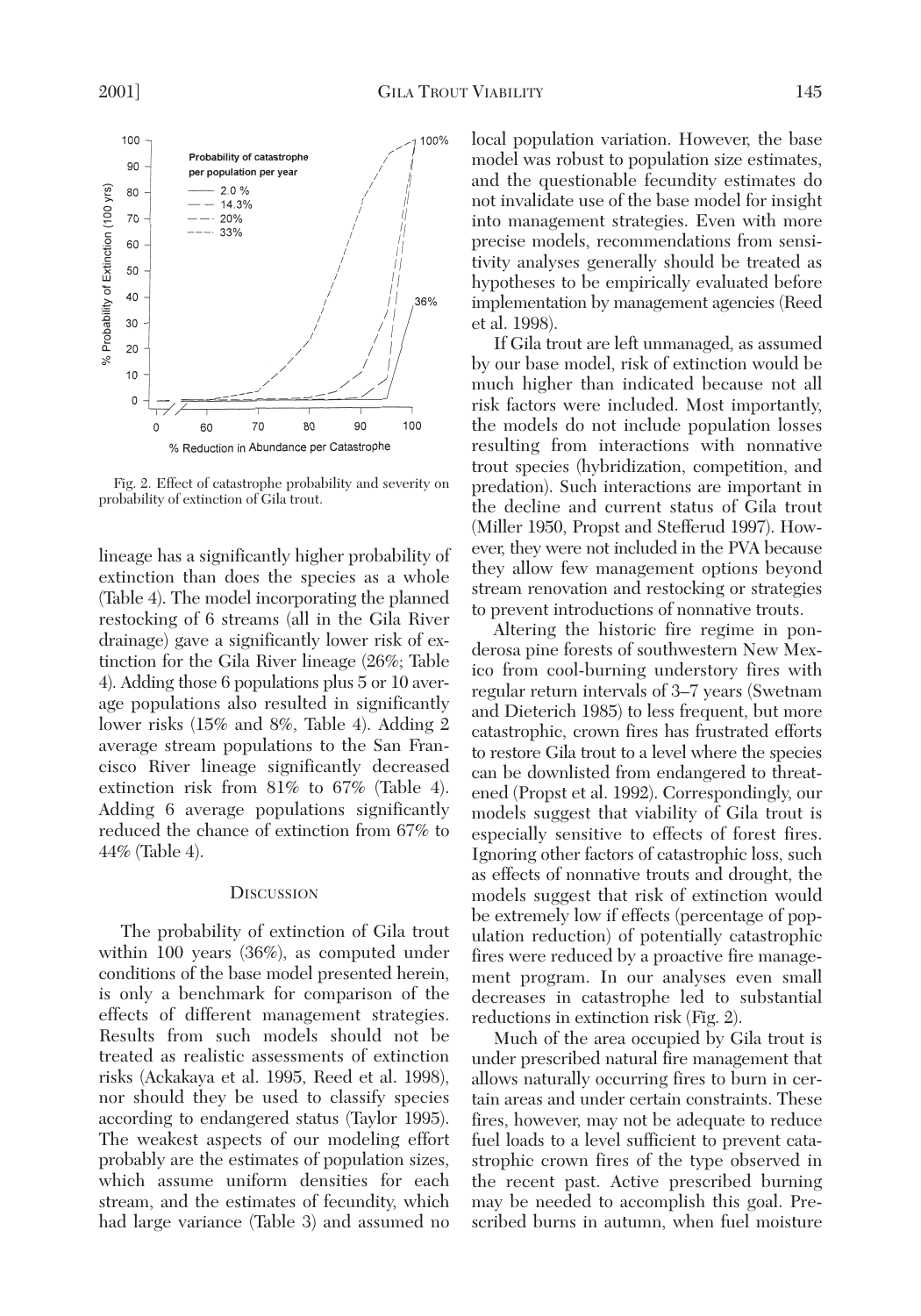| Populations                     | Probability of extinction $(\%)$ |         |      |
|---------------------------------|----------------------------------|---------|------|
|                                 | $1/2$ N                          | N       | 2N   |
| Gila and San Francisco lineages |                                  |         |      |
| Existing                        | 40.0                             | 36.0    | 34.0 |
| Projected <sup>a</sup>          |                                  | $21.0*$ |      |
| Projected $+5b$                 |                                  | $12.0*$ |      |
| Projected $+10b$                |                                  | $7.0*$  |      |
| Projected $+15b$                |                                  | $5.0*$  |      |
| Gila River lineage              |                                  |         |      |
| Existing                        | 48.0                             | 45.0    | 44.0 |
| Projected <sup>a</sup>          |                                  | $26.0*$ |      |
| Projected $+5^{\rm b}$          |                                  | $15.0*$ |      |
| Projected $+10^b$               |                                  | $8.0*$  |      |
| San Francisco lineage           |                                  |         |      |
| Existing                        | 83.0                             | 81.0    | 80.0 |
| Existing $+2^c$                 |                                  | $67.0*$ |      |
| Existing $+6$ <sup>c</sup>      |                                  | $44.0*$ |      |
|                                 |                                  |         |      |

TABLE 4. Effects of population size (*N*) and number of populations on probability of extinction for Gila trout over its extant range and in the Gila and San Francisco drainages separately. Values shown are percent probability of extinction in 100 years. Asterisks signify significant difference from all other models in the subset  $(P < 0.01)$ .

aTen populations in the base model (= existing) plus 6 additional populations in streams designated for restocking with Gila trout.

bProjected populations plus 5, 10, or 15 populations with the average size of all existing populations of Gila trout.

cExisting populations in Spruce and Dry creeks plus 2 or 6 populations with the average size of all existing populations of Gila trout.

levels are high and daily temperatures are low, would allow cool, surface-burning fires to reduce fuel loads while minimizing chance of fire escaping from the prescribed area. Reduction of fuel loads by more frequent low-intensity fires should contribute to a more natural forest structure, thereby reducing the frequency of catastrophic fires (Pyne et al. 1996).

Our results indicate that prescribed fires with a return interval as short as 3 years would not increase extinction risk for Gila trout, even if as much as 50–60% of the local population is lost with each event. Such losses should, however, be minimized to reduce genetic and demographic stochasticity, both of which can negatively affect survival of a population (Boyce 1993). Further, the suggested beneficial effects of more frequent fires of lower intensity should be treated as a hypothesis to be tested prior to full-scale implementation in the management of Gila trout. As emphasized by Rieman and Clayton (1997), prescribed fires can lead to inadvertent population losses because of the large fuel loads that have developed during the past 75+ years of fire suppression in the region. Initially, prescribed fires could be viewed as experimental and restricted to watersheds projected to be renovated for Gila trout. Extension to Gila trout streams might be implemented once the methodology has been perfected, and perhaps only after establishment of more populations of the species.

The model of Gila trout viability was insensitive to size of individual populations, but it does not recognize that increased population size requires a corresponding increase in habitat, which, for Gila trout, is primarily a function of length of stream occupied. Increased stream length generally would increase the probability of trout surviving catastrophic events in refugia (i.e., tributaries) not directly affected by the catastrophe. Wildfires occurring in the last few years usually have been limited to single or small numbers of watersheds where resident trout populations often have had no refuge from post-wildfire ash flows associated primarily with mid- to late-summer rains. Increasing stream lengths often would increase the number of tributaries occupied by Gila trout, thereby reducing the effect of catastrophe from 100% loss of the population to a loss of lesser magnitude, and the models indicate that such a reduction can have a significant effect on risk of extinction (Fig. 2). Furthermore, a marked increase in amount of habitat (length of stream) occupied would reestablish natural connectivity among a number of now-isolated local populations of Gila trout. Increased connectivity would heighten the rate of recolonization following catastrophic losses in local areas, thereby improving viability of the species. In New Mexico alone existing populations occupy <20% of the approximately 825 km of stream theoretically available for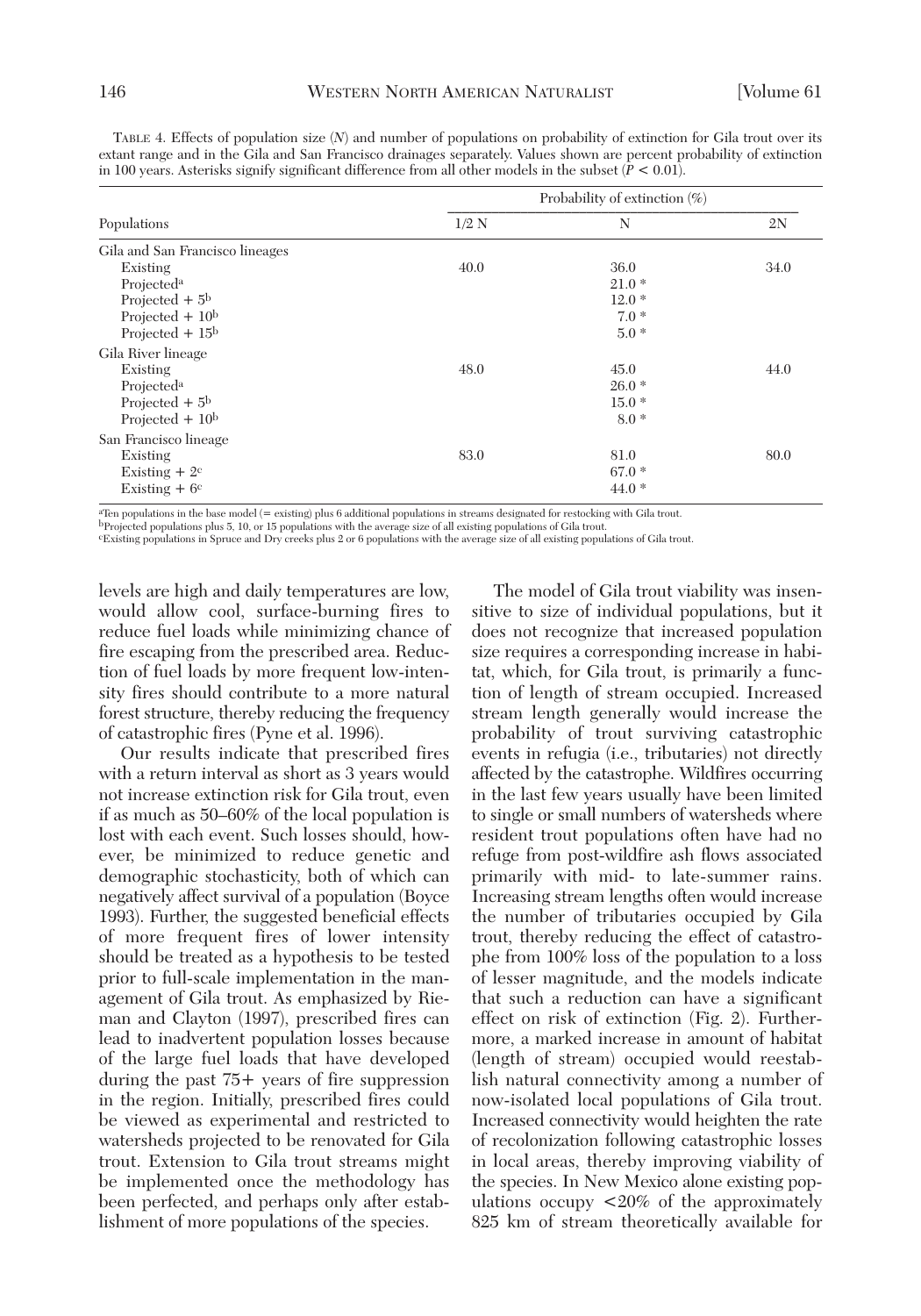restoration of the species in the Gila River drainage. Similar opportunities exist within the historic range of the species in Arizona.

Like many other conservation efforts for endangered and threatened species, recovery of Gila trout is a complicated and politically controversial issue. Some public opposition to Gila trout recovery efforts has been in response to closures of streams to fishing after they have been restocked with the species. The PVA models incorporating an annual "catastrophe" that reduced adult and subadult abundances by as much as 30% had no significant effect on viability of the affected populations, indicating that a regulated fishery might not increase extinction risk for the species.

Consideration should be given to focusing a high proportion of conservation efforts on the San Francisco River lineage. The PVA indicates that this lineage has a much higher extinction risk than the Gila River lineage. Additionally, the 2 populations of the lineage are geographically very close (Spruce Creek is a Dry Creek tributary), and the past history of Gila trout demonstrates a high probability for eliminating both populations by a single catastrophic wildfire.

Ongoing efforts to conserve Gila trout emphasize 3 general approaches: (1) reducing opportunities for hybridization and other interactions with congeners, (2) increasing number of streams occupied, and (3) restocking streams from which the species has been extirpated by catastrophes or hybridization with congeners (U.S. Fish and Wildlife Service 1993). Our results suggest that a 4th approach is central to the success of this effort, namely, an effort to reduce catastrophic effects of wildfires. Besides reducing the expense and effort involved in restocking areas of extirpation, such an approach would help preserve genetic variation. Repeated restocking is likely to result in losses of genetic variability as a result of genetic drift. For example, all extant populations of the Main Diamond Creek and South Diamond Creek lineages exist only as populations derived from either captive, hatchery populations or from other transplanted populations. Such a program will almost certainly lead to reduced genetic variation (Stockwell et al. 1996, Dunham and Minckley 1998). Our models of Gila trout viability were highly sensitive to the effect of forest fires and indicate that a small reduction in the effect of this

factor greatly increases the viability of the species. Thus, it seems desirable from the standpoint of both management practicality and long-term genetic viability of the species to implement an aggressive, proactive program of fire management in watersheds supporting Gila trout.

#### ACKNOWLEDGMENTS

This study was supported by a grant from the U.S. Geological Survey, Biological Resources Division, through the Oklahoma Cooperative Fish and Wildlife Research Unit. The unit is a cooperative program of the U.S. Geological Survey (Biological Resources Division), Oklahoma Department of Wildlife Conservation, Oklahoma State University, and Wildlife Management Institute. Logistical support and additional funding were provided by the U.S. Fish and Wildlife Service, U.S. Forest Service, and New Mexico Department of Game and Fish. We thank B. Wiley, H. Bishop, A.F. Echelle, T. Echelle, N. Smith, G. Jimenez, J. Zapata, and A. Hobbes for help in the field; L. Williams for help with RAMAS and advice on modeling; and D. Leslie for reviewing an early draft of the manuscript.

#### LITERATURE CITED

- AKCAKAYA, H.R. 1992. Population viability analysis and risk assessment. Pages 148–157 *in* D.R. McCullough and R.H. Barrett, editors, Wildlife 2001: populations. Elsevier Applied Science, New York.
- \_\_\_\_\_\_. 1994. RAMAS/GIS: linking landscape data with population viability analysis (version 1.0). Applied Biomathematics, Setauket, NY.
- AKCAKAYA, H.R., M.A. MCCARTHY, AND J.L. PEARCE. 1995. Linking landscape data with population viability analysis: management options for the Helmeted Honeyeater (*Lichenostomus melanops cassidix*). Biological Conservation 73:169–176.
- ALLENDORF, F.W., AND R.F. LEARY. 1988. Conservation and distribution of genetic variation in a polytypic species, the cutthroat trout. Conservation Biology 2:170–184.
- BEHNKE, R.J. 1992. Native trout of western North America. American Fisheries Society Monograph 6. American Fisheries Society, Bethesda, MD.
- BOYCE, M.S. 1992. Population viability analysis. Annual Review of Ecology and Systematics 23:481–506.
- \_\_\_\_\_\_. 1993. Population viability analysis: adaptive management for threatened and endangered species. Transactions of the 58th North American Wildlife and Natural Resources Conference 58:520–527.
- CAMPTON, D.E. 1987. Natural hybridization and introgression in fishes: methods of detection and genetic interpretations. Pages 161–192 *in* N. Ryman and F. Utter, editors, Population genetics and fishery management. University of Washington Press, Seattle.